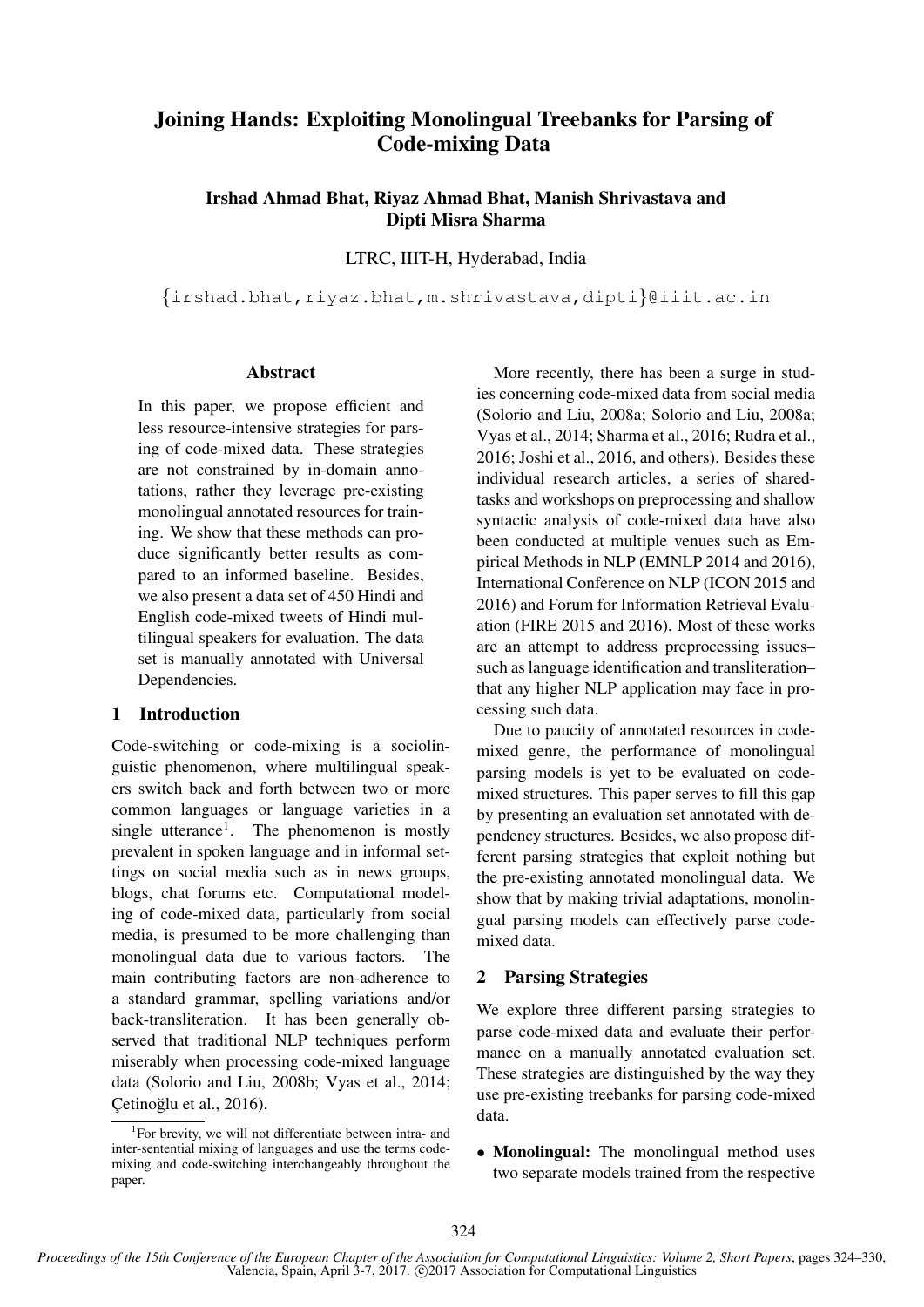monolingual treebanks of the languages which are present in the code-mixed data. We can use the monolingual models in two different ways. Firstly, we can parse each code-mixed sentence by intelligently choosing the monolingual model based on the matrix language of the sentence.<sup>2</sup> A clear disadvantage of this method is that the monolingual parser may not accurately parse those fragments of a sentence which belong to a language unknown to the model. Therefore, we consider this as the baseline method. Secondly, we can linearly interpolate the predictions of both monolingual models at the inference time. The interpolation weights are chosen based on the matrix language of each parsing configuration. The interpolated oracle output is defined as:

$$
y = \operatorname{argmax}(\lambda_m * f(\phi(c_m)) +
$$
  

$$
(1 - \lambda_m) * f(\phi(c_s)))
$$
 (1)

where  $f(\cdot)$  is a *softmax* layer of our neural parsing model,  $\phi(c_m)$  and  $\phi(c_s)$  are the feature functions of the matrix and subordinate languages respectively and  $\lambda_m$  is the interpolation weight for the matrix language (see Section §5 for more details on the parsing model).

Instead of selecting the matrix language at sentence level, we define the matrix language individually for each parsing configuration. We define the matrix language of a configuration based on the language tags of top 2 nodes in the stack and buffer belonging to certain syntactic categories such as adposition, auxiliary, particle and verb.

• Multilingual: In the second approach, we train a single model on a combined treebank of the languages represented in the code-mixed data. This method has a clear advantage over the baseline Monolingual method in that it would be aware of the grammars of both languages of the code-mixed data. However, it may not be able to properly connect the fragments of two languages as the model lacks evidence for such mixed structures in the augmented data. This would particularly happen if the code-mixed languages are typologically diverse.

Moreover, training a parsing model on augmented data with more diverse structures will worsen the structural ambiguity problem. But we can easily circumvent this problem by including token-level language tag as an additional feature in the parsing model (Ammar et al., 2016).

• Multipass: In the Multipass method, we train two separate models like the Monolingual method. However, we apply these models on the code-mixed data differently. Unlike Monolingual method, we use both models simultaneously for each sentence and pass the input to the models twice. There are two possible ways to accomplish this. We can first parse all the fragments of each language using their respective parsing models one by one and then the root nodes of the parsed fragments would be parsed by the matrix language parsing model. Or, we can parse the subordinate language first and then parse the root of the subordinate fragments with the fragments of matrix language using the matrix language parser. In both cases, monolingual parsers would not be affected by the cross language structures. More importantly, matrix language parser in the second pass would be unaffected by the internal structure of the subordinate language fragments. But there is a caveat, we need to identify the code-mixed fragments accurately, which is a non-trivial task. In this paper, we use token-level language information to segment tweets into subordinate or matrix language fragments.

#### 3 Code-mixed Dependency Annotations

To the best of our knowledge, there is no available code-mixed data set that contains dependency annotations. There are, however, a few available code-mixed data sets that provide annotations related to language of a token, its POS and chunk tags. For an intrinsic evaluation of our parsing models on code-mixed texts, we manually annotated a data set of Hindi-English code-mixed tweets with dependency structures. The codemixed tweets were sampled from a large set of tweets of Indian language users that we crawled from Twitter using Tweepy<sup>3</sup>–a Twitter API wrapper. We used a language identification system (see §4) to filter Hindi-English code-mixed tweets from the crawled Twitter data. Only those tweets

<sup>&</sup>lt;sup>2</sup>In any code-mixed utterance, the matrix language defines the overall grammatical structure of an utterance, while subordinate language represents any individual words or phrases embedded in the matrix language. We use a simple countbased approach to identify the matrix and subordinate languages of a code-mixed sentence.

<sup>3</sup> http://www.tweepy.org/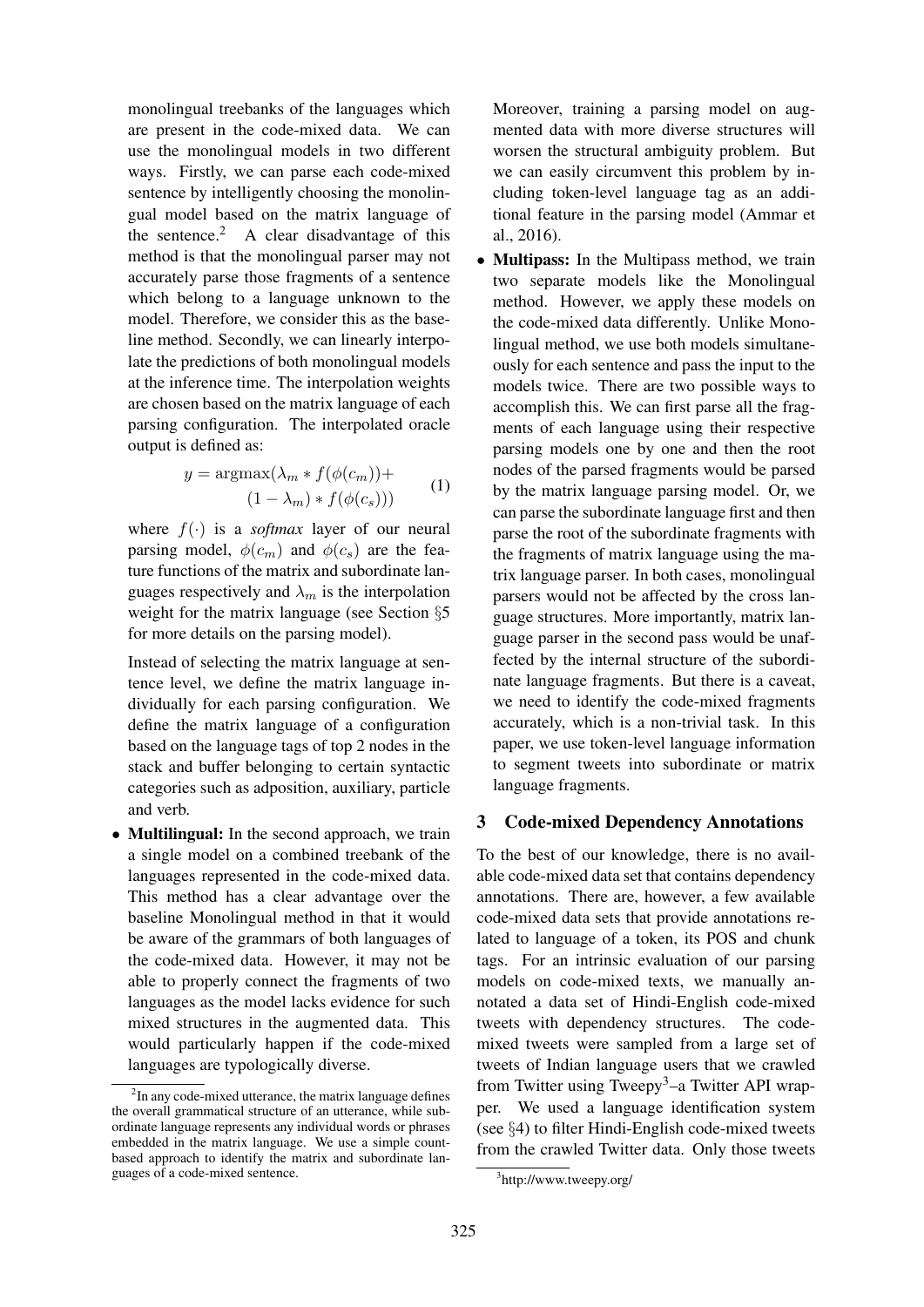were selected that satisfied a minimum ratio of 30:70(%) code-mixing. From this data set, we manually selected 450 tweets for annotation. The selected tweets are thoroughly checked for codemixing ratio. While calculating the code-mixing ratio, we do not consider borrowings from English as an instance of code-mixing. For POS tagging and dependency annotation, we used Universal dependency guidelines (De Marneffe et al., 2014), while language tags are assigned based on the tagset defined in (Solorio et al., 2014; Jamatia et al., 2015). The annotations are split into testing and tuning sets for evaluation and tuning of our models. The tuning set consists of 225 tweets (3,467 tokens) with a *mixing ratio* of 0.54 and the testing set contains 225 tweets (3,322 tokens) with a *mixing ratio* of 0.53. Here *mixing ratio* is defined as:

$$
\frac{1}{n}\sum_{s=1}^{n}\frac{H_s}{H_s+E_s}
$$
 (2)

where  $n$  is the number of sentences in the data set,  $H_s$  and  $E_s$  are the number of Hindi words and English words in sentence s respectively.

## 4 Preprocessing

The parsing strategies that we discussed above for code-mixed texts heavily rely on language identification of individual tokens. Besides we also need normalization of non-standard word forms prevalent in code-mixed social media content and backtransliteration of Romanized Hindi words. Here we discuss both preprocessing steps in brief.

Language Identification We model language identification as a classification problem where each token needs to be classified into one of the following tags: 'Hindi' (hi), 'English' (en), 'Acronym' (acro), 'Named Entity' (ne) and 'Universal' (univ). For this task, we use the feedforward neural network architecture of Bhat et al.  $(2016)^4$  proposed for Named Entity extraction in code mixed-data of Indian languages. We train the network with similar feature representations on the data set provided in ICON 2015<sup>5</sup> shared task on language identification. The data set contains 728 Facebook comments annotated with the five language tags noted above. We evaluated the predictions of our identification system against the gold language tags in our code-mixed development set and test set. Even though the model is trained on a very small data set, its prediction accuracy is still above 96% for both the development set and the test set. The results are shown in Table 1.

Normalization and Transliteration We model the problem of both normalization and backtransliteration of (noisy) Romanized Hindi words as a single transliteration problem. Our goal is to learn a mapping for both standard and nonstandard Romanized Hindi word forms to their respective standard forms in Devanagari. For this purpose, we use the structured perceptron of Collins (Collins, 2002) which optimizes a given loss function over the entire observation sequence. For training the model, we use the transliteration pairs (87,520) from the Libindic transliteration project<sup>6</sup> and Brahmi-Net (Kunchukuttan et al., 2015) and augmented them with noisy transliteration pairs (63,554) which are synthetically generated by dropping non-initial vowels and replacing consonants based on their phonological proximity. We use Giza++ (Och and Ney, 2003) to character align the transliteration pairs for training.

At inference time, our transliteration model would predict the most likely word form for each input word. However, the single-best output from the model may not always be the best option considering an overall sentential context. Contracted word forms in social media content are quite often ambiguous and can represent different standard word forms such as 'pt' may refer to 'put', 'pit', 'pat', 'pot' and 'pet'. To resolve this ambiguity, we extract n-best transliterations from the transliteration model using beam-search decoding. The best word sequence is then decoded using an exact search over  $b^n$  word sequences<sup>7</sup> scored by a tri-gram language model. The language model is trained on monolingual data using IRSTLM-Toolkit (Federico et al., 2008) with Kneser-Ney smoothing. For English, we use a similar model for normalization which we trained on the noisy word forms (3,90,000) synthetically generated from the English vocabulary.

<sup>&</sup>lt;sup>4</sup>Due to space limitation we don't discuss the system architecture in detail. The interested reader can refer to the original paper for a detailed description.

<sup>5</sup> http://ltrc.iiit.ac.in/icon2015/

<sup>6</sup> https://github.com/libindic/indic-trans

 $7b$  is the size of beam-width and n is the sentence length. For each word, we extract five best transliterations or normalizations i.e., b=5.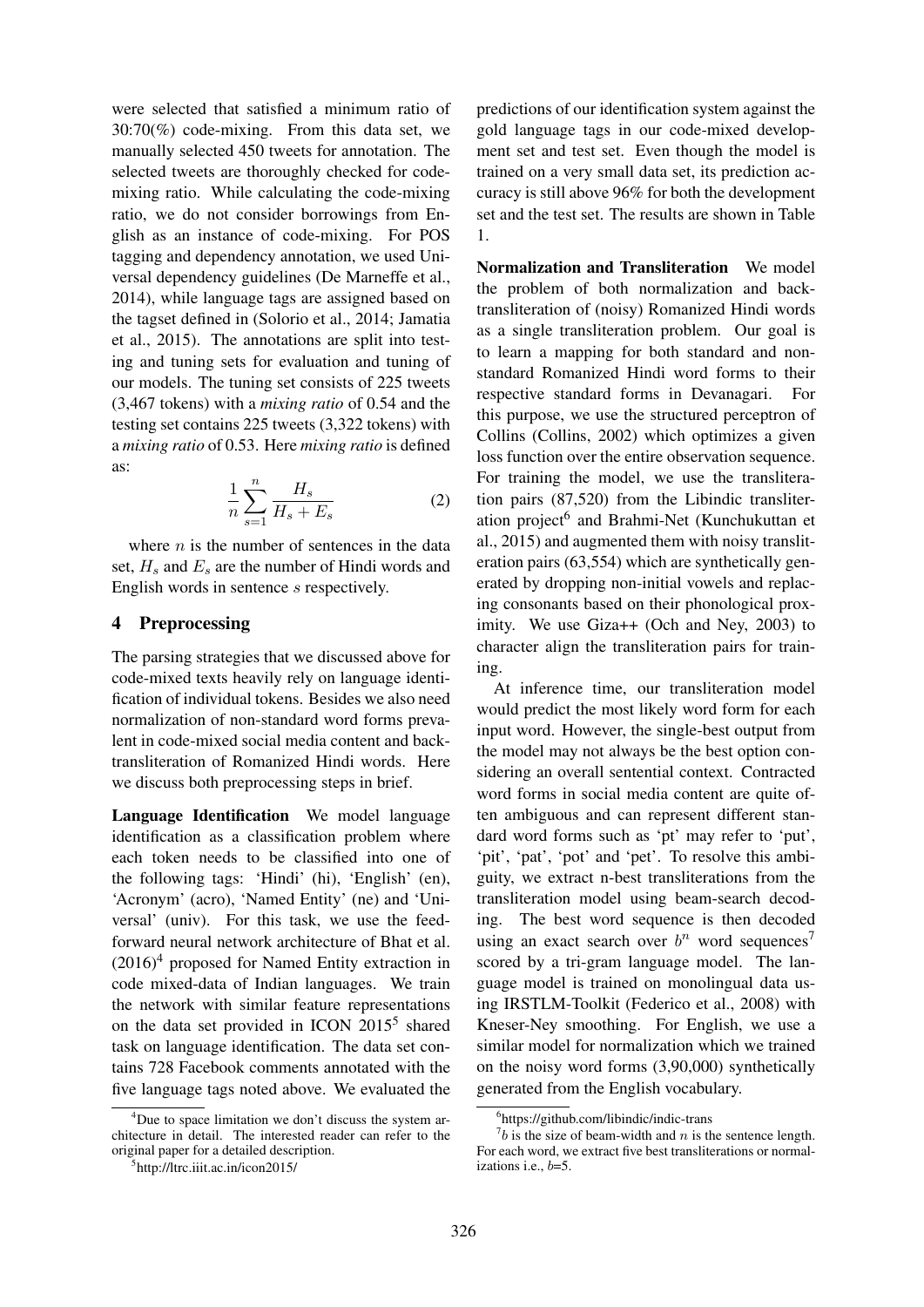| Label    |                  |        | <b>Development-Set</b> |       | <b>Test-Set</b>  |        |          |       |  |  |
|----------|------------------|--------|------------------------|-------|------------------|--------|----------|-------|--|--|
|          | <b>Precision</b> | Recall | F1-Score               | Count | <b>Precision</b> | Recall | F1-Score | Count |  |  |
| acro     | 0.920            | 0.742  | 0.821                  | 31    | 0.955            | 0.724  | 0.824    | 29    |  |  |
| en       | 0.962            | 0.983  | 0.972                  | 1303  | 0.952            | 0.981  | 0.966    | 1290  |  |  |
| hi       | 0.971            | 0.975  | 0.973                  | 1545  | 0.968            | 0.964  | 0.966    | 1460  |  |  |
| ne       | 0.915            | 0.701  | 0.794                  | 154   | 0.889            | 0.719  | 0.795    | 167   |  |  |
| univ     | 0.982            | 0.995  | 0.989                  | 434   | 0.987            | 1.000  | 0.993    | 376   |  |  |
| Accuracy |                  | 0.967  |                        | 3467  |                  | 0.961  |          | 3322  |  |  |

Table 1: Language Identification results on code-mixed development set and test set.

## 5 Experimental Setup

The parsing experiments reported in this paper are conducted using a non-linear neural networkbased transition system which is similar to (Chen and Manning, 2014). The models are trained on Universal Dependency Treebanks of Hindi and English released under version 1.4 of Universal Dependencies (Nivre et al., 2016).

Parsing Models Our parsing model is based on transition-based dependency parsing paradigm (Nivre, 2008). Particularly, we use an arc-eager transition system (Nivre, 2003). The arc-eager system defines a set of configurations for a sentence  $w_1, \ldots, w_n$ , where each configuration  $C = (S, \mathcal{C})$ *B*, *A*) consists of a stack *S*, a buffer *B*, and a set of dependency arcs *A*. For each sentence, the parser starts with an initial configuration where  $S =$ [ROOT],  $B = [w_1,...,w_n]$  and  $A = \emptyset$  and terminates with a configuration *C* if the buffer is empty and the stack contains the ROOT. The parse trees derived from transition sequences are given by *A*. To derive the parse tree, the arc-eager system defines four types of transitions  $(t)$ : 1) Shift, 2) Left-Arc, 3) Right-Arc, and 4) Reduce.

Similar to (Chen and Manning, 2014), we use a non-linear neural network to predict the transitions for the parser configurations. The neural network model is the standard feed-forward neural network with a single layer of hidden units. We use 200 hidden units and RelU activation function. The output layer uses softmax function for probabilistic multi-class classification. The model is trained by minimizing cross entropy loss with an l2-regularization over the entire training data. We also use mini-batch Adagrad for optimization (Duchi et al., 2011) and apply dropout (Hinton et al., 2012).

From each parser configuration, we extract features related to the top four nodes in the stack, top four nodes in the buffer and leftmost and rightmost children of the top two nodes in the stack and the leftmost child of the top node in the buffer.

**POS Models** We train POS tagging models using a similar neural network architecture as discussed above. Unlike (Collobert et al., 2011), we do not learn separate transition parameters. Instead we include the structural features in the input layer of our model with other lexical and nonlexical units. We use second-order structural features, two words to either side of the current word, and last three characters of the current word.

We trained two POS tagging models: *Monolingual* and *Multilingual*. In the Monolingual approach, we divide each code-mixed sentence into contiguous fragments based on the language tags assigned by the language identifier. Words with language tags other than 'Hi' and 'En' (such as univ, ne and acro) are merged with the preceding fragment. Each fragment is then individually tagged by the monolingual POS taggers trained on their respective monolingual POS data sets. In the Multilingual approach, we train a single model on combined data sets of the languages in the codemixed data. We concatenate an additional 1x2 vector $8$  in the input layer of the neural network representing the language tag of the current word. Table 2 gives the POS tagging accuracies of the two models.

| Model               | LID |            | <b>Development-Set</b> |              | <b>Test-Set</b> |            |              |  |
|---------------------|-----|------------|------------------------|--------------|-----------------|------------|--------------|--|
|                     |     | <b>HIN</b> | <b>ENG</b>             | <b>Total</b> | <b>HIN</b>      | <b>ENG</b> | <b>Total</b> |  |
| Monolingual         | G   | 0.849      | 0.903                  | 0.873        | 0.832           | 0.889      | 0.860        |  |
|                     | А   | 0.841      | 0.892                  | 0.866        | 0.825           | 0.883      | 0.853        |  |
| <b>Multilingual</b> | G   | 0.835      | 0.903                  | 0.867        | 0.798           | 0.892      | 0.843        |  |
|                     | А   | 0.830      | 0.900                  | 0.862        | 0.790           | 0.888      | 0.836        |  |

Table 2: POS Tagging accuracies for monolingual and multilingual models.  $LID = Language tag, G = Gold LID, A = Auto LID.$ 

Word Representations For both POS tagging and parsing models, we include the lexical features in the input layer of the Neural Network using the pre-trained word representations while for the non-lexical features, we use randomly initialized embeddings within a range of  $-0.25$ to  $+0.25$ .<sup>9</sup> We use Hindi and English monolingual corpora to learn the distributed representation of the lexical units. The English monolingual data contains around 280M sentences, while the Hindi data is comparatively smaller and contains around 40M sentences. The word representations are learned using Skip-gram model with negative sampling which is implemented in word2vec toolkit (Mikolov et al., 2013). For multilingual models, we use robust projection algorithm of Guo et al. (2015) to induce bilingual representations

 ${}^{8}$ In our experiments we fixed these to be  $\{-0.25, 0.25\}$  for Hindi and  $\{0.25, -0.25\}$  for English

<sup>9</sup>Dimensionality of input units in POS and parsing models: 80 for words, 20 for POS tags, 2 for language tags and 20 for affixes.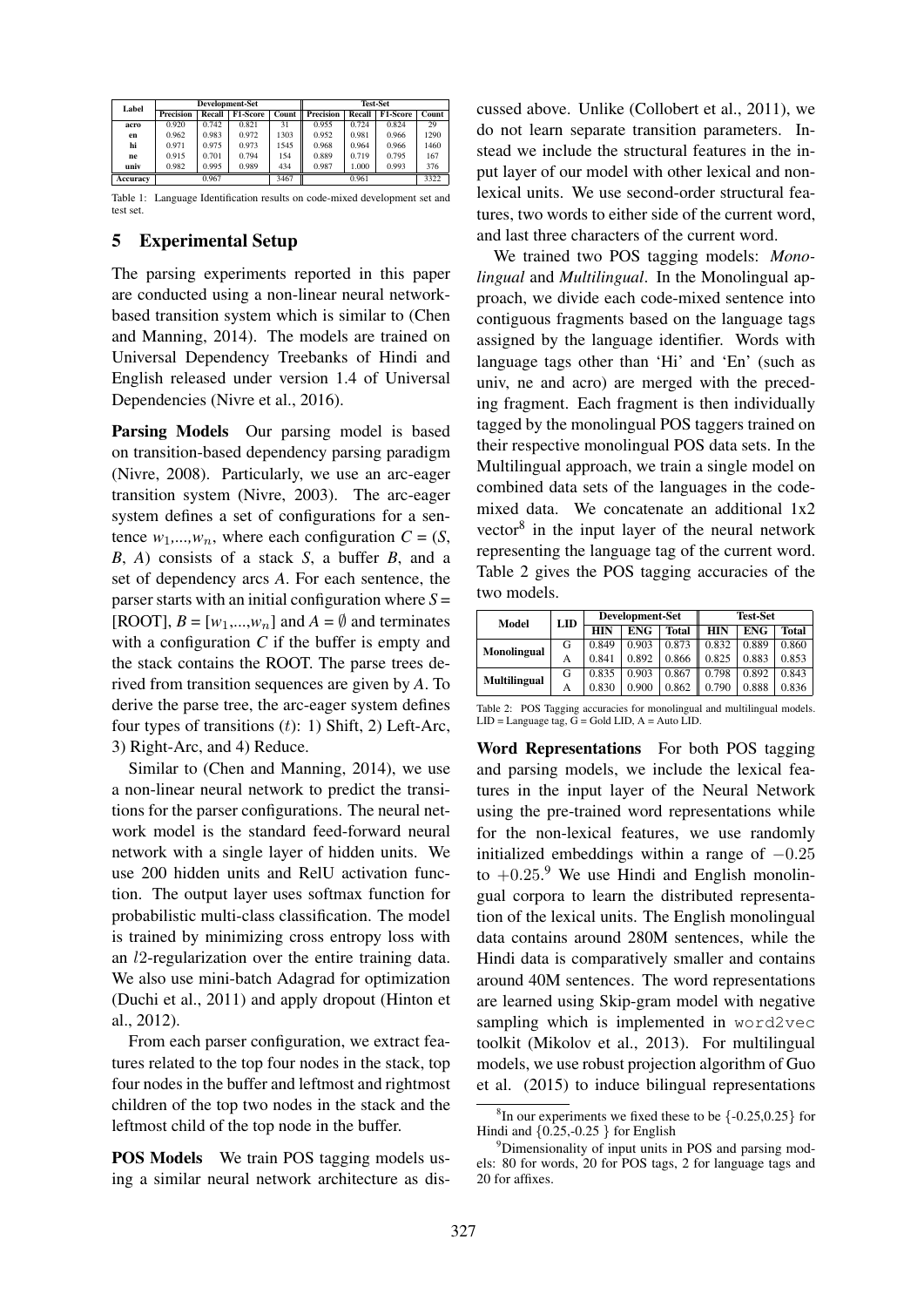|           | Gold (POS + language tag) |             |              |       |       |                     |                  | Auto $(POS + language tag)$ |            |       |                   |                |       |                     |       |                     |                  |       |            |       |
|-----------|---------------------------|-------------|--------------|-------|-------|---------------------|------------------|-----------------------------|------------|-------|-------------------|----------------|-------|---------------------|-------|---------------------|------------------|-------|------------|-------|
| Data-set  |                           | Monolingual | Interpolated |       |       | <b>Multilingual</b> | <b>Multipass</b> |                             | Multipass. |       | Monolingual       |                |       | <b>Interpolated</b> |       | <b>Multilingual</b> | <b>Multipass</b> |       | Multipass. |       |
|           | UAS                       | .AS         | UAS          | . AS  | UAS   | . AS                | UAS              | LAS.                        | <b>UAS</b> | LAS   | UAS               | $\triangle$ AS | UAS   | ∟AS -               | JAS   | LAS.                | UAS              | .AS   | (JAS       | LAS   |
| CMa       | 60.77                     | 49.24       | 74.62        | 64.11 | 75.77 | 65.32               | 69.37            | 58.83                       | 70.23      | 59.64 | $\parallel$ 55.80 | 43.36          | 68.24 | 56.07               | 67.71 | 55.18               | 63.34            | 52.22 |            | 53.03 |
| CM+       | 60.05                     | 48.52       | 74.40        | 63.65 | 74.16 | 64.11               | 68.54            | 57.87                       | 69.12      | 58.64 | 54.95             | 43.03          | 65.14 | 54.00               | 66.18 | 54.40               | 62.37            | 51 11 | 63.74      | 52.34 |
| HIN,      | 93.29                     | 90.60       | 92.61        | 89.64 | 91.96 | 88.46               | 93.29            | 90.60                       | 93.29      | 90.60 | 91.92             | 88.39          | 91.82 | 88.34               | 89.52 | 84.83               | 91.92            | 88.39 | 91.92      | 88.39 |
| $ENG_{t}$ |                           | 82.86       | 84.21        | 81.82 | 85.16 | 82.79               | 85.12            | 82.86                       | 85.12      | 82.86 | 83.28             | 79.90          | 82.08 | 78.54               | 82.53 | 79.11               | 83.28            | 79.90 | 83.28      | 79.90 |

Table 3: Accuracy of different parsing strategies on Code-mixed as well as Hindi and English evaluation sets.  $CM_{d|t} = C$ ode-mixed development and testing sets;  $HIN_t = Hindi$  test set;  $ENG_t =$  English test set; Multipass  $f|s$  = fragment-wise and subordinate-first parsing methods.

using the monolingual embedding space of English and a bilingual lexicon of Hindi and English (∼63,000 entries). We extracted the bilingual lexicon from ILCI and Bojar Hi-En parallel corpora (Jha, 2010; Bojar et al., 2014).

# 6 Experiments and Results

We conducted multiple experiments to measure effectiveness of the proposed parsing strategies in both gold and predicted settings. In predicted settings, we use the monolingual POS taggers for all the experiments. We used the Monolingual method as the baseline for evaluating other parsing strategies. The baseline model parses each sentence in the evaluation sets by either using Hindi or English parsing model based on the matrix language of the sentence. For baseline and the Multipass methods, we use bilingual embedding space derived from matrix language embedding space (Hindi or English) to represent lexical nodes in the input layer of our parsing architecture. In the Interpolation method, we use separate monolingual embedding spaces for each model. The interpolation weights are tuned using the development set and the best results are achieved at  $\lambda_m$  ranging from 0.7 to 0.8 (see eq. 1). The results of our experiments are reported in Table 3. Table 4 shows the impact of sentential decoding for choosing the best normalized and/or back-transliterated tweets on different parsing strategies (see §4).

|                 |            |              | <b>First Best</b> |              | <b>K-Best</b> |              |              |       |  |  |
|-----------------|------------|--------------|-------------------|--------------|---------------|--------------|--------------|-------|--|--|
| Data-set        |            | Multilingual |                   | Interpolated |               | Multilingual | Interpolated |       |  |  |
|                 | <b>UAS</b> | LAS          | <b>UAS</b>        | LAS.         | <b>UAS</b>    | LAS          | <b>UAS</b>   | LAS   |  |  |
| $CM_d$          | 66.21      | 53.55        | 66.70             |              | 53.68 67.71   | 55.18        | 68.24        | 56.07 |  |  |
| CM <sub>t</sub> | 65.87      | 53.92        | 64.26             | 53.35        | 66.18         | 54.40        | 65.14        | 54.00 |  |  |

Table 4: Parsing accuracies with exact search and k-best search (k = 5). CM $_{d|t}$ = Code-mixed development and testing sets.

All of our parsing models produce results that are at-least 10 LAS points better than our baseline parsers which otherwise provide competitive results on Hindi and English evaluation sets (Straka et al.,  $2016$ .<sup>10</sup> Among all the parsing strategies, the Interpolated methods perform comparatively better on both monolingual and code-mixed evaluation sets. Interpolation method manipulates the parameters of both languages quite intelligently at each parsing configuration. Despite being quite accurate on code-mixed evaluation sets, the Multilingual model is less accurate in single language scenario. Also the Multilingual model performs worse for Hindi since its lexical representation is derived from English embedding space. It is atleast 2 LAS points worse than the Interpolated and the Multipass methods. However, unlike the latter methods, the Multilingual models do not have a run-time and computational overhead. In comparison to Interpolated and Multilingual methods, Multipass methods are mostly affected by the errors in language identification. Quite often these errors lead to wrong segmentation of codemixed fragments which adversely alter their internal structure.

Despite higher gains over the baseline models, the performance of our models is nowhere near the performance of monolingual parsers on newswire texts. This is due to inherent complexities of code-mixed social media content (Solorio and Liu, 2008b; Vyas et al., 2014; Cetinoğlu et al., 2016).

# 7 Conclusion

In this paper, we have evaluated different strategies for parsing code-mixed data that only leverage monolingual annotated data. We have shown that code-mixed texts can be efficiently parsed by the monolingual parsing models if they are intelligently manipulated. Against an informed monolingual baseline, our parsing strategies are at-least 10 LAS points better. Among different strategies that we proposed, Multilingual and Interpolation methods are two competitive methods for parsing code-mixed data.

The code of the parsing models is available at the GitHub repository https://github. com/irshadbhat/cm-parser, while the data can be found under the Universal Dependencies of Hindi at https://github.com/ UniversalDependencies/UD\_Hindi.

 $10$ Our results are not directly comparable to (Straka et al., 2016) due to different parsing architectures. While we use a simple greedy, projective transition system, Straka et al. (2016) use a search-based swap system.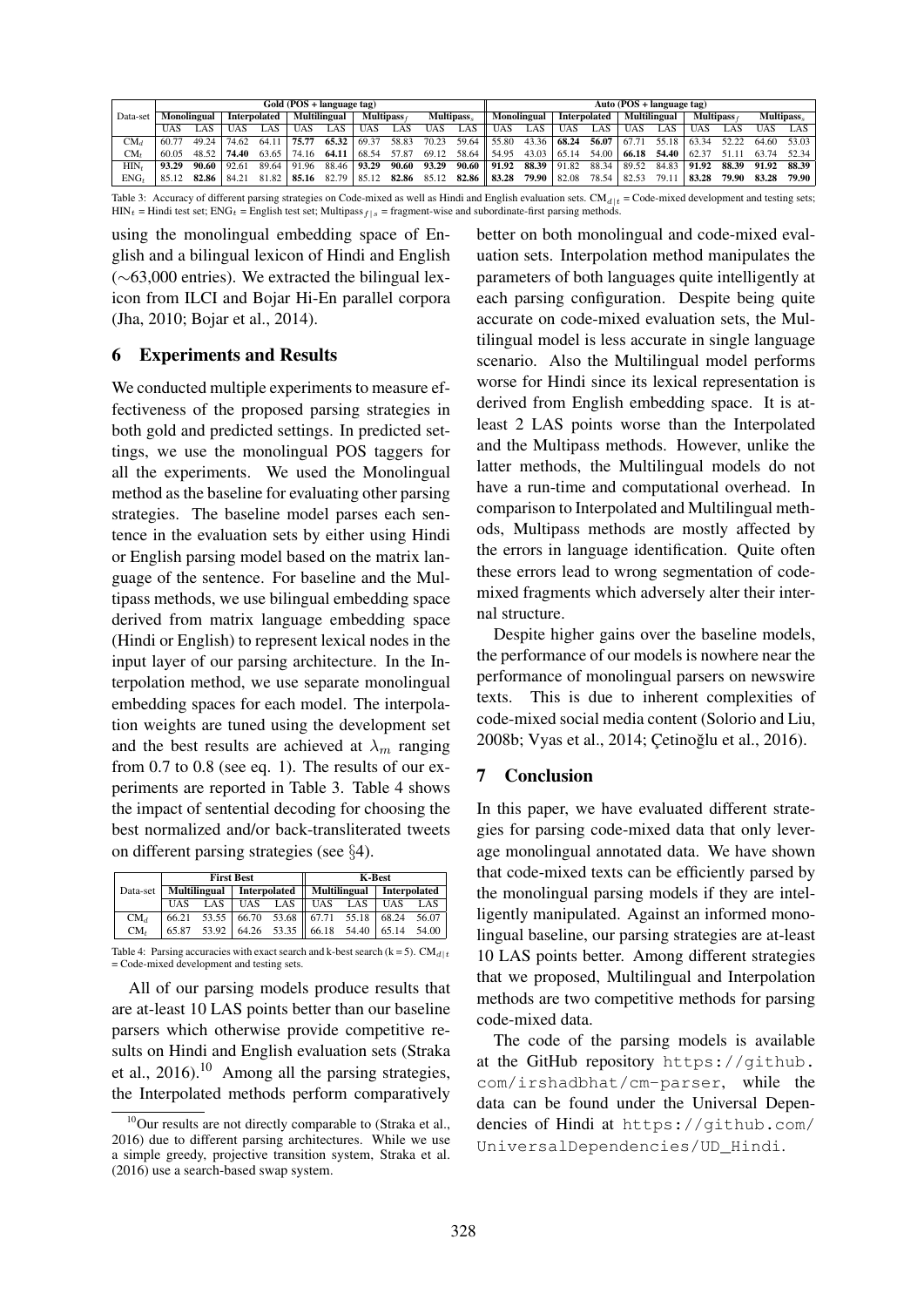#### References

- Waleed Ammar, George Mulcaire, Miguel Ballesteros, Chris Dyer, and Noah Smith. 2016. Many languages, one parser. *Transactions of the Association for Computational Linguistics*, 4:431–444.
- Irshad Ahmad Bhat, Manish Shrivastava, and Riyaz Ahmad Bhat. 2016. Code mixed entity extraction in indian languages using neural networks. In *Proceedings of the Shared Task on Code Mix Entity Extraction in Indian Languages (CMEE-IL)*.
- Ondřej Bojar, Vojtěch Diatka, Pavel Rychlý, Pavel Straňák, Vít Suchomel, Aleš Tamchyna, and Daniel Zeman. 2014. HindEnCorp - Hindi-English and Hindi-only Corpus for Machine Translation. In Nicoletta Calzolari (Conference Chair), Khalid Choukri, Thierry Declerck, Hrafn Loftsson, Bente Maegaard, Joseph Mariani, Asuncion Moreno, Jan Odijk, and Stelios Piperidis, editors, *Proceedings of the Ninth International Conference on Language Resources and Evaluation (LREC'14)*, Reykjavik, Iceland. European Language Resources Association (ELRA).
- Özlem Cetinoğlu, Sarah Schulz, and Ngoc Thang Vu. 2016. Challenges of computational processing of code-switching. In *Proceedings of the Second Workshop on Computational Approaches to Code Switching*, pages 1–11, Austin, Texas, November. Association for Computational Linguistics.
- Danqi Chen and Christopher D. Manning. 2014. A fast and accurate dependency parser using neural networks. In *Proceedings of the 2014 Conference on Empirical Methods in Natural Language Processing (EMNLP)*, volume 1, pages 740–750.
- Michael Collins. 2002. Discriminative training methods for hidden markov models: Theory and experiments with perceptron algorithms. In *Proceedings of the 2002 Conference on Empirical Methods in Natural Language Processing*, pages 1–8. Association for Computational Linguistics, July.
- Ronan Collobert, Jason Weston, Léon Bottou, Michael Karlen, Koray Kavukcuoglu, and Pavel Kuksa. 2011. Natural language processing (almost) from scratch. *The Journal of Machine Learning Research*, 12.
- Marie-Catherine De Marneffe, Timothy Dozat, Natalia Silveira, Katri Haverinen, Filip Ginter, Joakim Nivre, and Christopher D. Manning. 2014. Universal stanford dependencies: A cross-linguistic typology. In *Proceedings of the Ninth International Conference on Language Resources and Evaluation*, volume 14, pages 4585–92.
- John Duchi, Elad Hazan, and Yoram Singer. 2011. Adaptive subgradient methods for online learning and stochastic optimization. *Journal of Machine Learning Research*, 12(Jul).
- Marcello Federico, Nicola Bertoldi, and Mauro Cettolo. 2008. Irstlm: an open source toolkit for handling large scale language models. In *Interspeech*, pages 1618–1621.
- Jiang Guo, Wanxiang Che, David Yarowsky, Haifeng Wang, and Ting Liu. 2015. Cross-lingual dependency parsing based on distributed representations. In *Proceedings of the 53rd Annual Meeting of the Association for Computational Linguistics and the 7th International Joint Conference on Natural Language Processing*, volume 1, pages 1234–1244.
- Geoffrey E. Hinton, Nitish Srivastava, Alex Krizhevsky, Ilya Sutskever, and Ruslan R. Salakhut-<br>dinov. 2012. Improving neural networks by Improving neural networks by preventing co-adaptation of feature detectors. *arXiv preprint arXiv:1207.0580*.
- Anupam Jamatia, Björn Gambäck, and Amitava Das. 2015. Part-of-speech tagging for code-mixed english-hindi twitter and facebook chat messages. page 239.
- Girish Nath Jha. 2010. The TDIL program and the Indian language corpora initiative (ILCI). In *Proceedings of the Seventh Conference on International Language Resources and Evaluation (LREC 2010). European Language Resources Association (ELRA)*.
- Aditya Joshi, Ameya Prabhu, Manish Shrivastava, and Vasudeva Varma. 2016. Towards sub-word level compositions for sentiment analysis of hindi-english code mixed text. In *Proceedings of COLING 2016, the 26th International Conference on Computational Linguistics: Technical Papers*, pages 2482–2491, Osaka, Japan, December. The COLING 2016 Organizing Committee.
- Anoop Kunchukuttan, Ratish Puduppully, and Pushpak Bhattacharyya. 2015. Brahmi-net: A transliteration and script conversion system for languages of the indian subcontinent.
- Tomas Mikolov, Kai Chen, Greg Corrado, and Jeffrey Dean. 2013. Efficient estimation of word representations in vector space. *arXiv preprint arXiv:1301.3781*.
- Joakim Nivre, Željko Agić, Lars Ahrenberg, Maria Jesus Aranzabe, Masayuki Asahara, Aitziber Atutxa, Miguel Ballesteros, John Bauer, Kepa Bengoetxea, Yevgeni Berzak, Riyaz Ahmad Bhat, Eckhard Bick, Carl Börstell, Cristina Bosco, Gosse Bouma, Sam Bowman, Gülşen Cebirolu Eryiit, Giuseppe G. A. Celano, Fabricio Chalub, Çar Çöltekin, Miriam Connor, Elizabeth Davidson, Marie-Catherine de Marneffe, Arantza Diaz de Ilarraza, Kaja Dobrovoljc, Timothy Dozat, Kira Droganova, Puneet Dwivedi, Marhaba Eli, Tomaž Erjavec, Richárd Farkas, Jennifer Foster, Claudia Freitas, Katarína Gajdošová, Daniel Galbraith, Marcos Garcia, Moa Gärdenfors, Sebastian Garza, Filip Ginter, Iakes Goenaga, Koldo Gojenola, Memduh